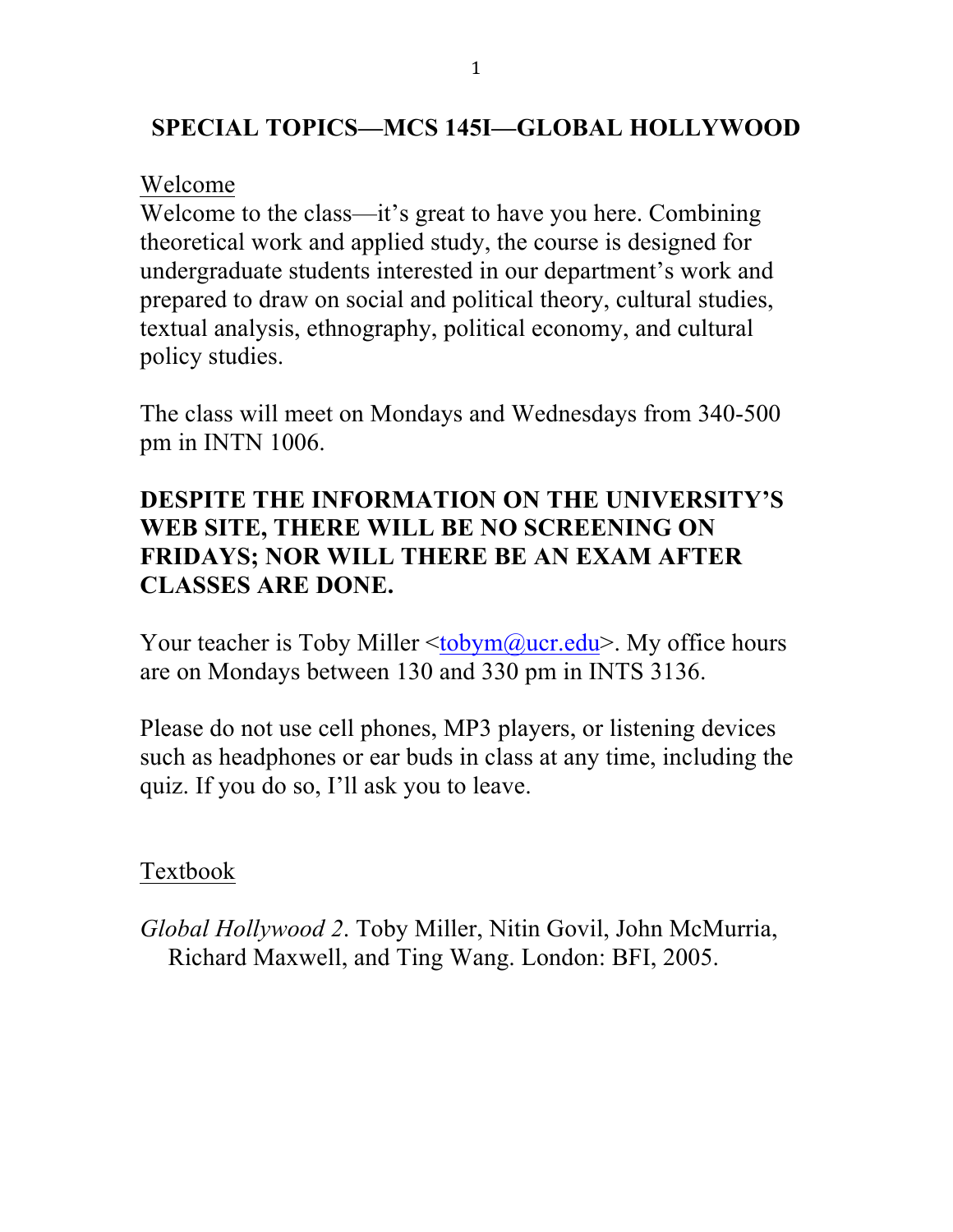

# **HANG ONTO THIS VOLUME. YOU MAY FIND IT USEFUL FOR OTHER CLASSES IN MEDIA & CULTURAL STUDIES.**

Schedule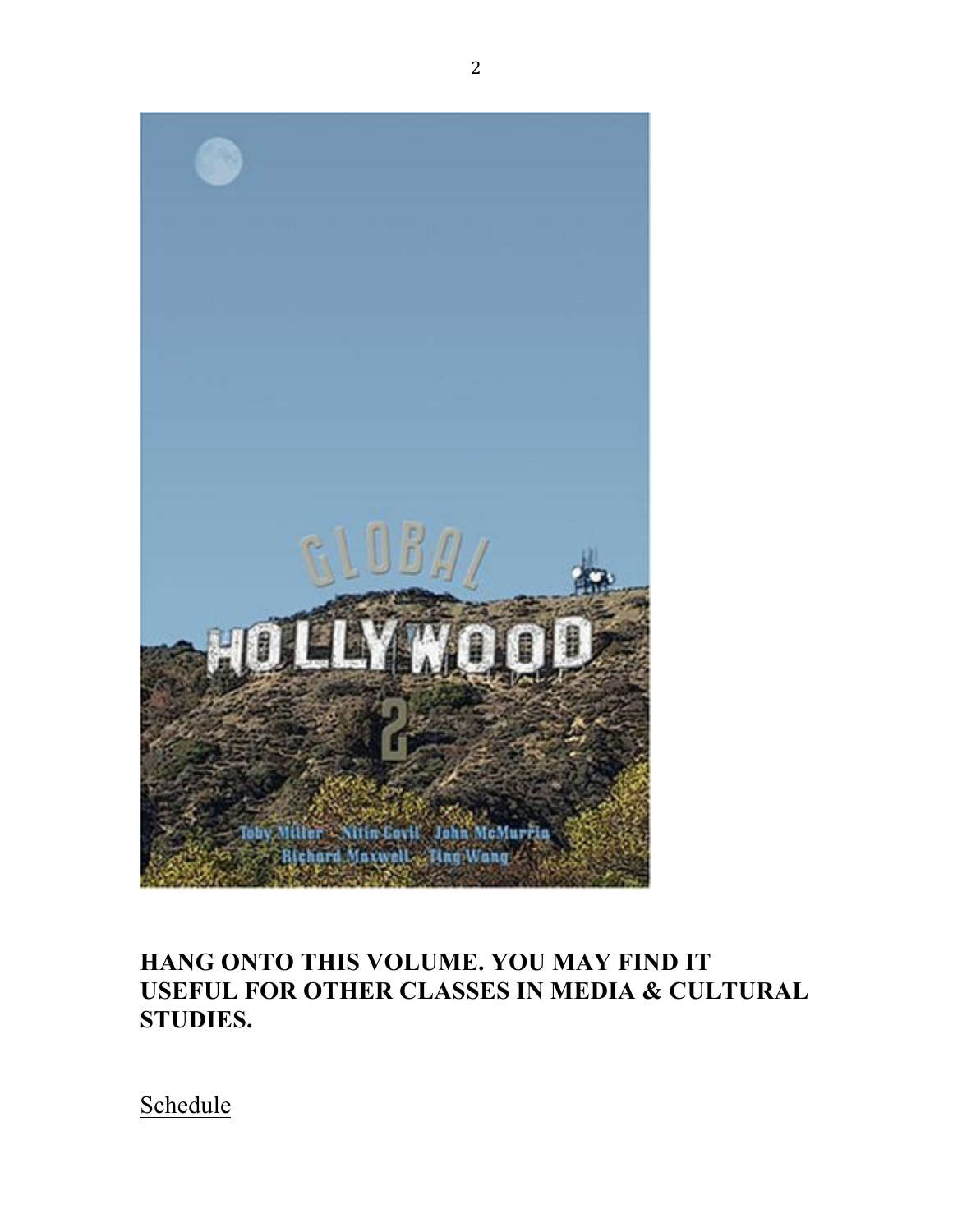WEEK ONE March 28 and 30 TOPICS: WHAT IS GLOBALIZATION? WHAT IS HOLLYWOOD?

WEEK TWO April 4 and 6 TOPIC: HOLLYWOOD HISTORY *READING*: Introduction and Chapter 1

WEEK THREE April 11 and 13 TOPIC: HOLLYWOOD AROUND THE WORLD *READING*: Introduction and Chapter 1 GUEST LECTURE APRIL 11—BILL GRANTHAM

WEEK FOUR April 18 and 20 TOPIC: CULTURAL AND MEDIA IMPERIALISM *READING*: Chapter 1

WEEK FIVE April 25 and 27 TOPIC: AUDIENCE CHOICE AND HOLLYWOOD'S FUTURE

*READING*: Chapter 5

N.B. The one in-class lecture this week will be on April 25, as I have a UC event to attend on April 27. In lieu of the April 27 lecture, please watch my talk with the title *Global Hollywood 2010*. It is available at

http://tobymiller.org/interviewstalks.html

WEEK SIX May 2 and 4 TOPIC: CULTURAL POLICY *READING*: Chapters 3 and 4

WEEK SEVEN May 9 and 11 TOPIC: THE NEW INTERNATIONAL DIVISION OF CULTURAL LABOR *READING*: Chapter 2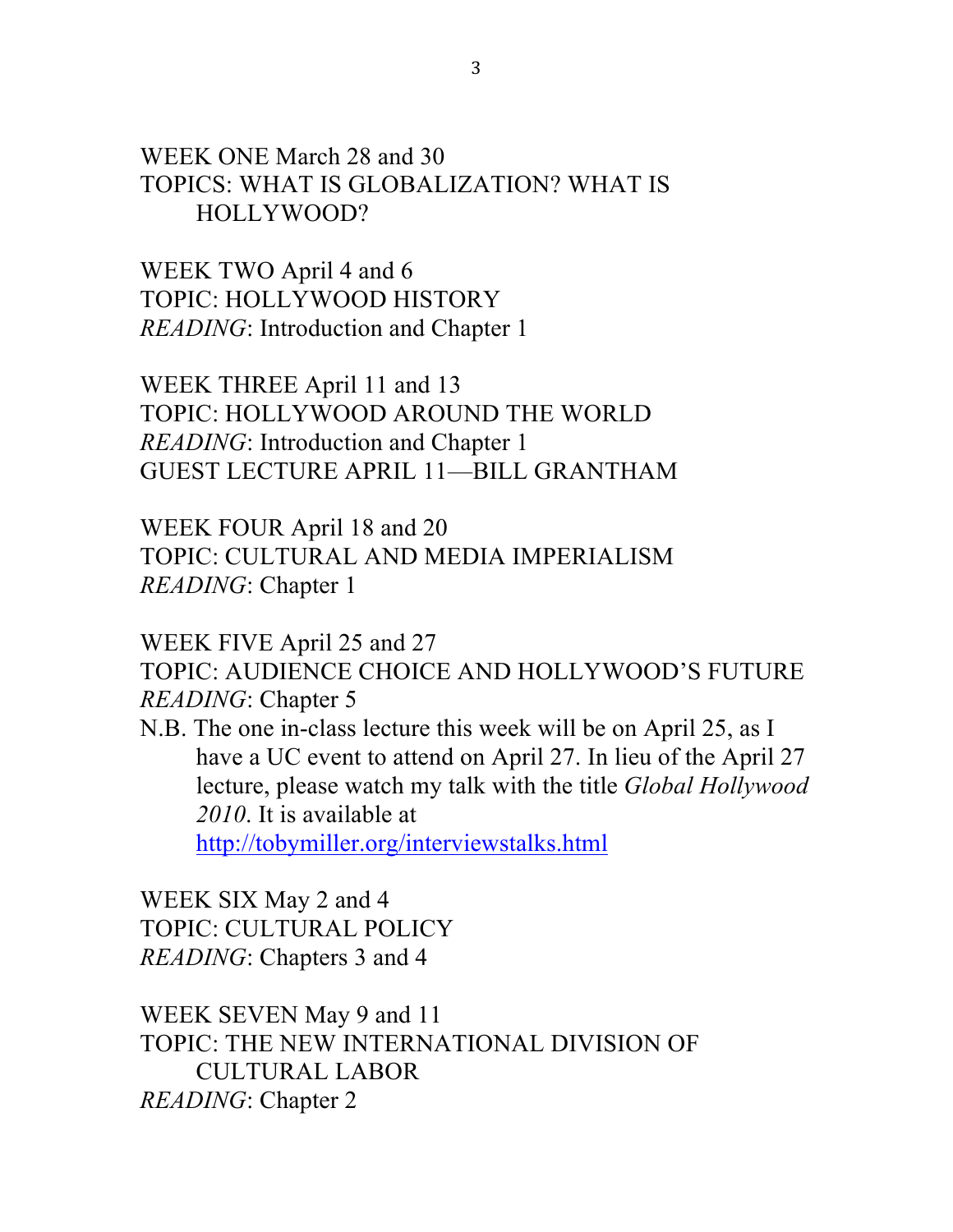WEEK EIGHT May 16 and 18 TOPIC: CASE STUDIES—LATIN AMERICA AND THE U.S.

WEEK NINE May 23 and 25

TOPIC: The New International Division of Culture Labor and Global Hollywood 2010

N.B. Lectures will not happen this week, as I am giving a keynote in Brazil. In lieu of the lectures, please watch my talk with the title *The New International Division of Culture Labor and Global Hollywood 2010*. It is available at http://tobymiller.org/interviewstalks.html

WEEK TEN May 30 and June 1 REVISION AND QUIZ

Assessment

**YOU MUST COMPLETE EACH ITEM OF THE ASSESSMENT PROFILE, OR YOU WILL FAIL THE COURSE. In addition, if I find you have plagiarized, for instance by purchasing, borrowing, or otherwise copying someone else's work without attribution then submitting it as your own, you will fail the course.**

INCOMPLETES JEOPARDIZE YOUR FUNDING, STATURE, DEGREE QUALITY, AND EFFICIENCY. IF YOU ARE HAVING TROUBLE MEETING DEADLINES, SPEAK TO ME AS SOON AS POSSIBLE. ASSUME, FOR EXAMPLE, THAT THE ESSAY IS DUE A WEEK EARLY AND PLAN ACCORDINGLY—THAT WAY ALL WILL BE SWEET, EVEN IF A NEUROTIC CAT EATS YOUR WORK AT WHAT APPEARS TO BE THE LAST MINUTE, OR YOUR HARD DRIVE IS OCCUPIED BY FORCES BEYOND OUR KEN. AND DON'T PLAN HOLIDAYS OR OTHER COMMITMENTS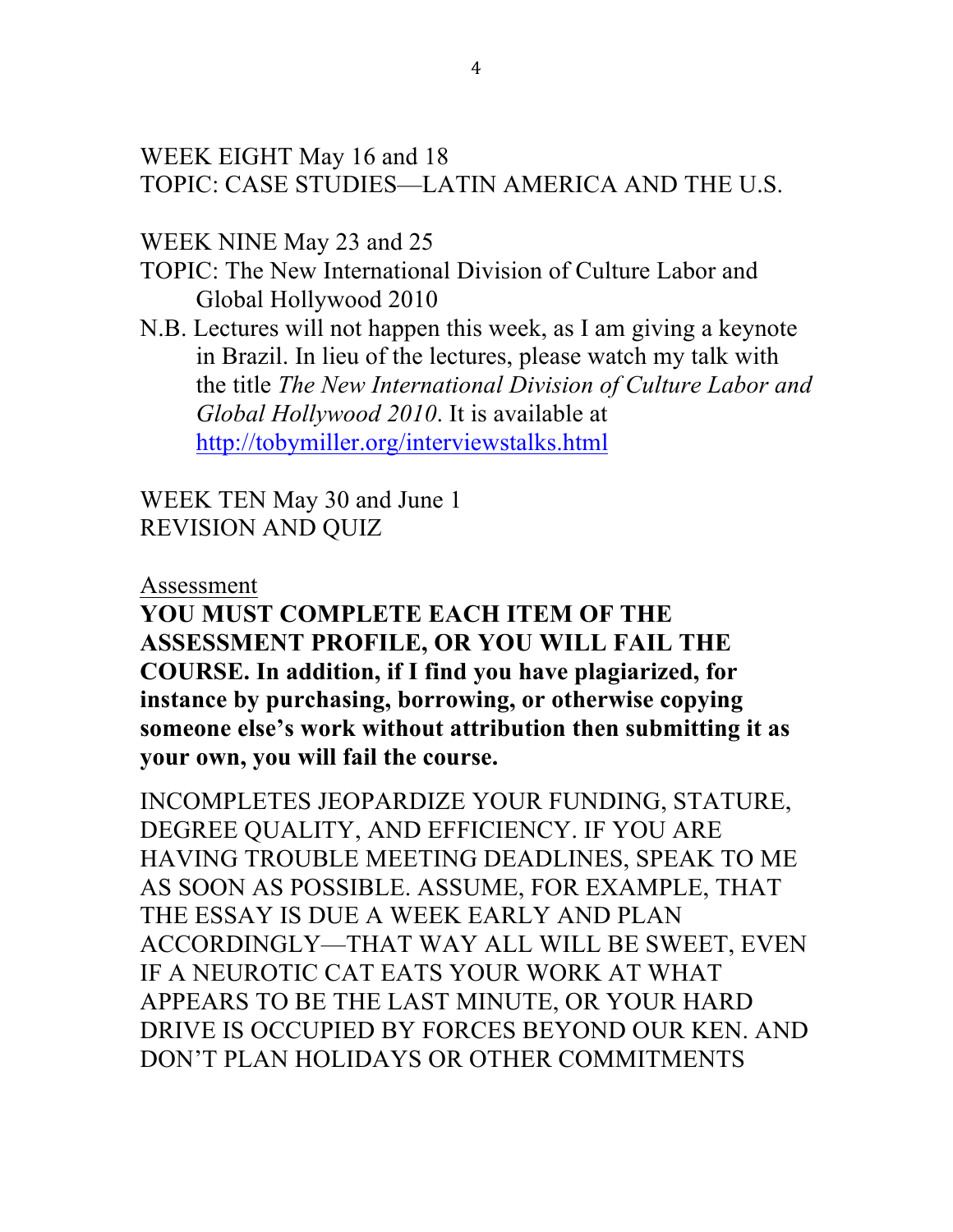THAT WILL CONFLICT WITH THE QUIZ OR ANY OTHER PART OF THE COURSE!

There is a quiz on June 1 in class (40%) and a 2,000-word essay due on May 20 at 1159pm in electronic form (60%) via iLearn, copied to my email address.

**a)** Each week of the class, you must attend lectures and read, watch, or listen to the prescribed materials. You will be quizzed on this content—both lectures and set texts—at the end of the quarter, during Week Ten, in class during the two regular lecture slots, via short-essay questions. **The quiz is worth 40% of your assessment.** You may **not** use a computer during the quiz, but you may bring in the textbooks and written notes. You **must** write your answers in Blue Books, which you should bring with you.

**b)** You must write a research paper, due on May 20 at 1159pm in electronic form via iLearn, copied to my email address. You should choose **ONE** of the following topics:

- (a) 'Hollywood is popular overseas because it tells stories people like.' Evaluate this statement in the light of arguments in the textbook.
- (b) What is the NICL? How does it operate in relation to Hollywood?
- (c) Explain the role of copyright in Hollywood's success.

In order to answer the question you choose, you'll need to use the textbook, the lectures, and additional references from GoogleScholar, the Web of Science, Lexis-Nexis, relevant books and journals, blogs, web sites, and the media themselves. **The paper will be 2000 words in length (please don't ask how many pages that is—it depends on the font you use, amongst other factors of your choice!). You can go 150 words over or under that length. The word count will include references**, for which there is no specified minimum or maximum. When citing these